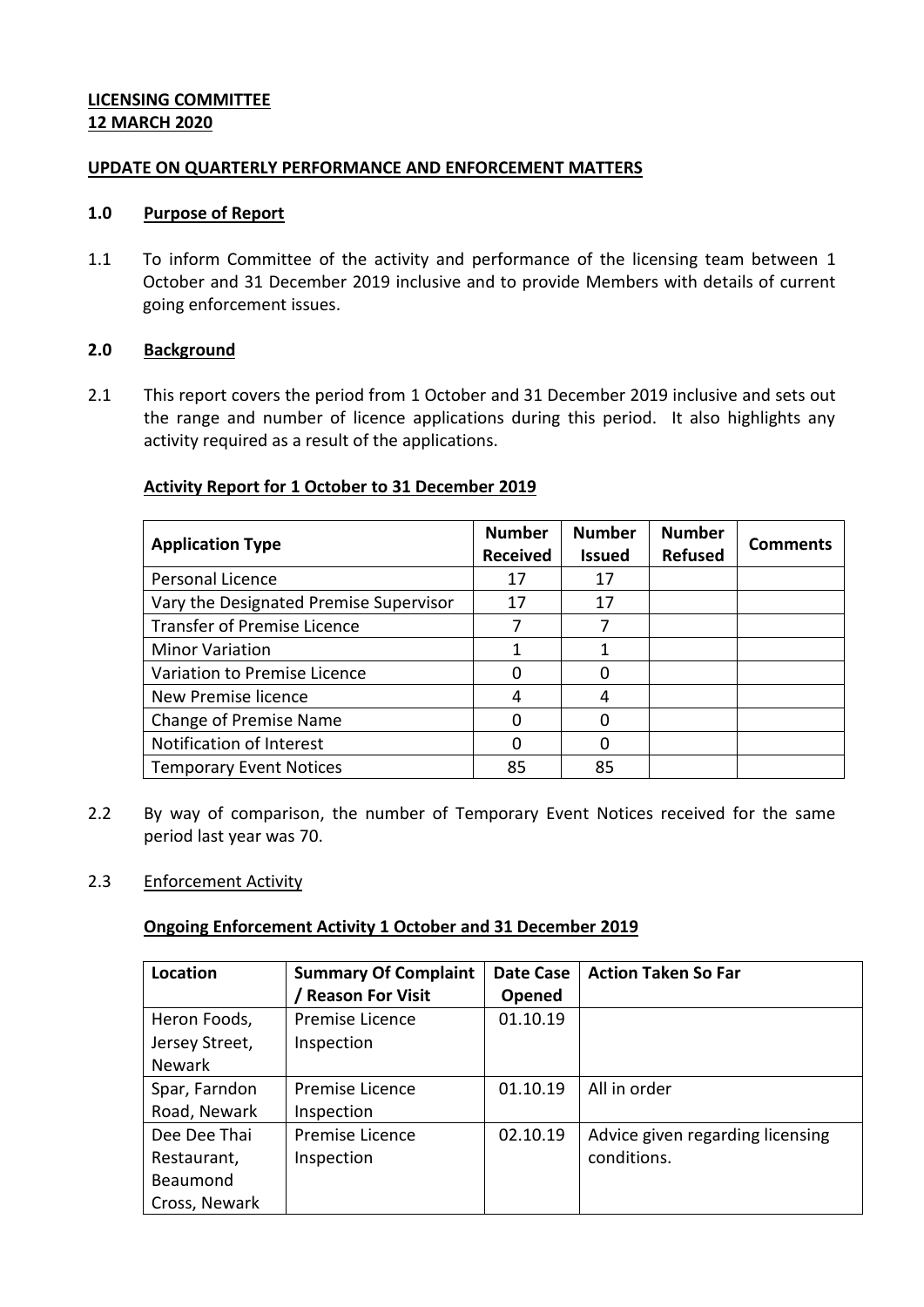| Staunton Arms,     | Premise Licence         | 02.10.19 | Advice given regarding licensing    |
|--------------------|-------------------------|----------|-------------------------------------|
| Staunton           | Inspection              |          | conditions.                         |
| Lord Nelson,       | Premise Licence         | 02.10.19 | Advice given regarding licensing    |
| Sutton on Trent    | Inspection              |          | conditions.                         |
| Thai Sabai,        | Premise Licence         | 15.10.19 | Advice given regarding licensing    |
| Newark             | Inspection              |          | conditions.                         |
| Old Vicarage       | Premise Licence         | 16.10.19 | Advice given regarding licensing    |
| Boutique,          | Inspection              |          | conditions                          |
| Southwell          |                         |          |                                     |
| 48 Hawton          | Premise Licence         | 21.10.19 | Advice given regarding licensing    |
| Road, Newark       | Inspection              |          | conditions.                         |
| Milestone          | Premise Licence         | 22.10.19 | Advice given regarding licensing    |
| Brewery,           | Inspection              |          | conditions.                         |
| Cromwell           |                         |          |                                     |
| Bilsthorpe         | Complaint about drug    | 22.10.19 | LEO had a meeting with club         |
| Miners Welfare,    | dealing taking place at |          | steward and local police have been  |
| Bilsthorpe         | the premise             |          | informed of potential illegal       |
|                    |                         |          | activities taking place at the      |
|                    |                         |          | premise. Advice given to the club   |
|                    |                         |          | and complainant advised of          |
|                    |                         |          | outcome.                            |
| Tesco, Ollerton    | Licensing advice        | 29.10.19 | Advice letter sent to DPS following |
|                    |                         |          | test purchase and failure of staff  |
|                    |                         |          | to challenge 19 yr old purchasing   |
|                    |                         |          | alcohol.                            |
| Costcutter,        | Licensing advice        | 29.10.19 | Advice letter sent to DPS following |
| Boughton           |                         |          | test purchase and failure of staff  |
|                    |                         |          | to challenge 19 yr old purchasing   |
|                    |                         |          | alcohol.                            |
| Costcutter,        | Licensing advice        | 29.10.19 | Advice letter sent to DPS following |
| Whitewater         |                         |          | test purchase and failure of staff  |
| Road, Ollerton     |                         |          | to challenge 19 yr old purchasing   |
|                    |                         |          | alcohol on 23/10/19.                |
| Applegreen,        | Premise Licence         | 05.11.19 | Advice given regarding licensing    |
| <b>Great North</b> | Inspection              |          | conditions.                         |
| Road, Cromwell     |                         |          |                                     |
| Rose & Crown,      | Premise Licence         | 11.11.19 | All in order.                       |
| Farndon            | Inspection              |          |                                     |
| The Lion,          | Premise Licence         | 11.11.19 | All in order.                       |
| Farnsfield         | Inspection              |          |                                     |
| The Co-op, Side    | Premise Licence         | 19.11.19 | All in order.                       |
| Row, Newark        | Inspection              |          |                                     |
| Aldi, Newark       | Premise Licence         | 25.11.19 | All in order.                       |
|                    | Inspection              |          |                                     |
| Co-op,             | Premise Licence         | 26.11.19 | Advice given regarding licensing    |
| Southwell          | Inspection              |          | conditions.                         |
| Harrow Inn,        | Premise Licence         | 01.12.19 | All in order.                       |
| Boughton           | Inspection              |          |                                     |